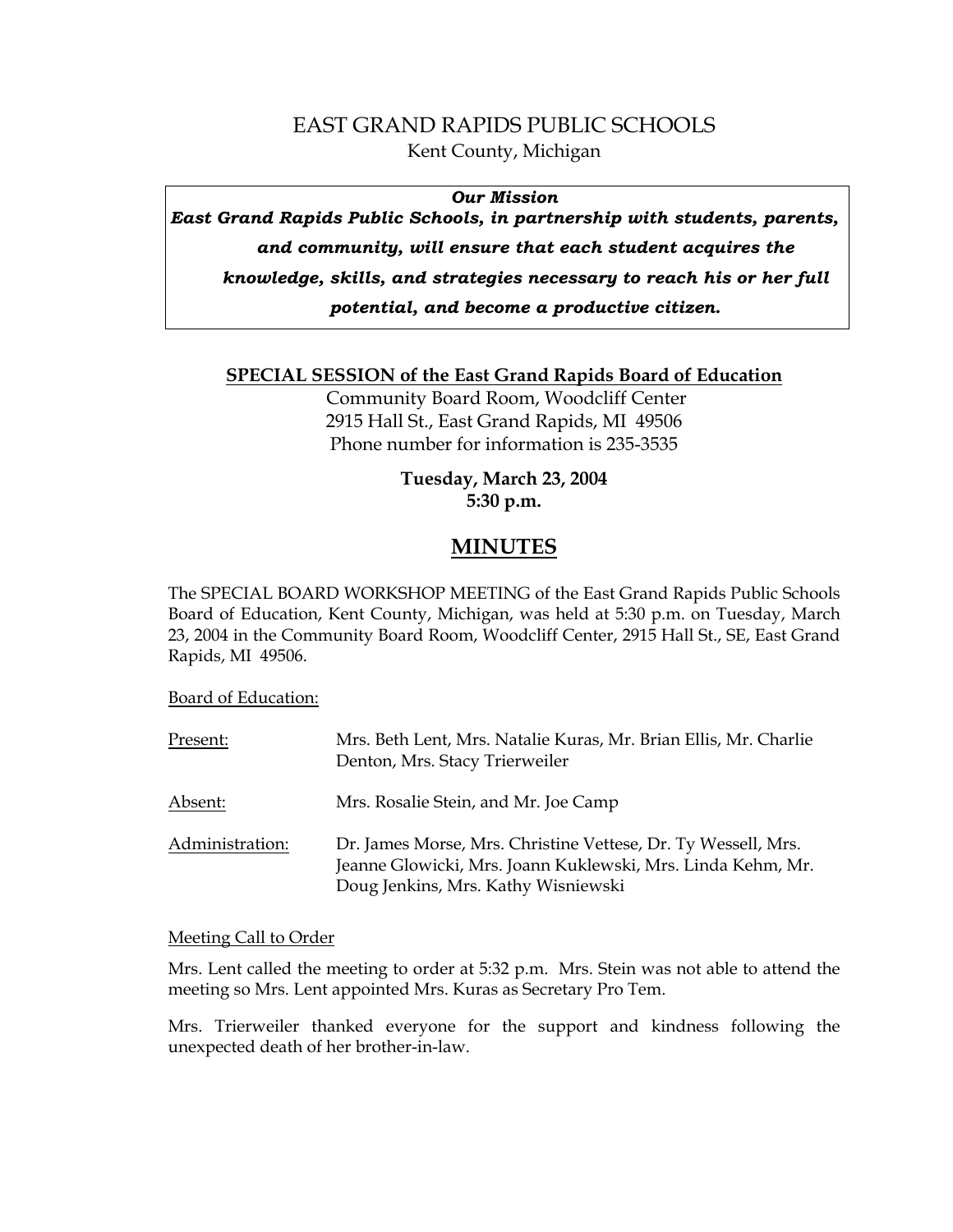#### Middle School Schedule – Dr. Wessell and Mrs. Vettese

Dr. Morse thanked the committee members for their work. Mrs. Vettese discussed the process of getting to the starting point and the ideas received from the committee. She thanked the committee for all of their work. Dr. Wessell thanked Mrs. Vettese for her leadership and Mrs. Lent for her contributions to the committee. He also thanked each of the committee members for their time, energy and enthusiasm on this committee.

Dr. Wessell and the other committee members presented a PowerPoint presentation outlining the changes to the schedule. (See attached)

Following the presentation, questions were received from the Board members. Mr. Ellis questioned if the way we are doing the schedule now is not feasible and asked if the partial teaming is not working. Response: The teachers and the budget reductions are driving the changes. We need to either go back or move forward. He asked about the academic help time being moved to the morning. Response: This time will be beneficial to students especially since sometimes now they need help in the afternoon or evening but the teacher is not there until the morning. Mr. Ellis stated he has a music concern. He feels we have a great program now and asked if the committee looked at any tradeoffs with other electives to preserve the days in music? Response: The Committee spent more time on this issue than any other. There were compromises made but they feel like the right compromises. The committee also feels the numbers in the music program will stay up. The PE is making accommodations and will now also take on the health curriculum. Mr. Ellis asked if a student elects to take music and foreign language then how many other electives could they take? Response: One.

Mrs. Kuras thanked everyone on the committee for their energy and positive attitude and the hard work. She asked about the starting time. What time does school start now? Response: 8:00 a.m. Next year the starting time would be at 8:15 a.m. with the academic help time from 8:00-8:15 a.m. She asked, "If there were large classes for first period, would there be help for those teachers for homeroom?" Response: Teachers and administrators would team up for large classrooms. Mrs. Kuras expressed a concern about the Health curriculum. Response: Mrs. Rademaker stated their department feels comfortable with the fit of science and PE and they do not feel that this would be watering down the curriculum. Mrs. Kuras asked Mr. Topolewski what he feels is the biggest hardship for the music program? Mr. Topolewski stated not meeting every other day as a full ensemble, but he feels good about final product. He knows that the program will be losing contact time with students but stated they will need to rethink how they do lessons. He is pleased that the  $6<sup>th</sup>$  grade program will remain. Mrs. Kuras asked about the reading and technology changes, how those will be incorporated. Response: Various committee members responded to her concerns.

Mrs. Trierweiler commended everyone for taking the time to figure all of this out. She commented that parents want to and need to talk with teachers and asked if this will happen, will there be any opportunities? Response: There are still challenges left to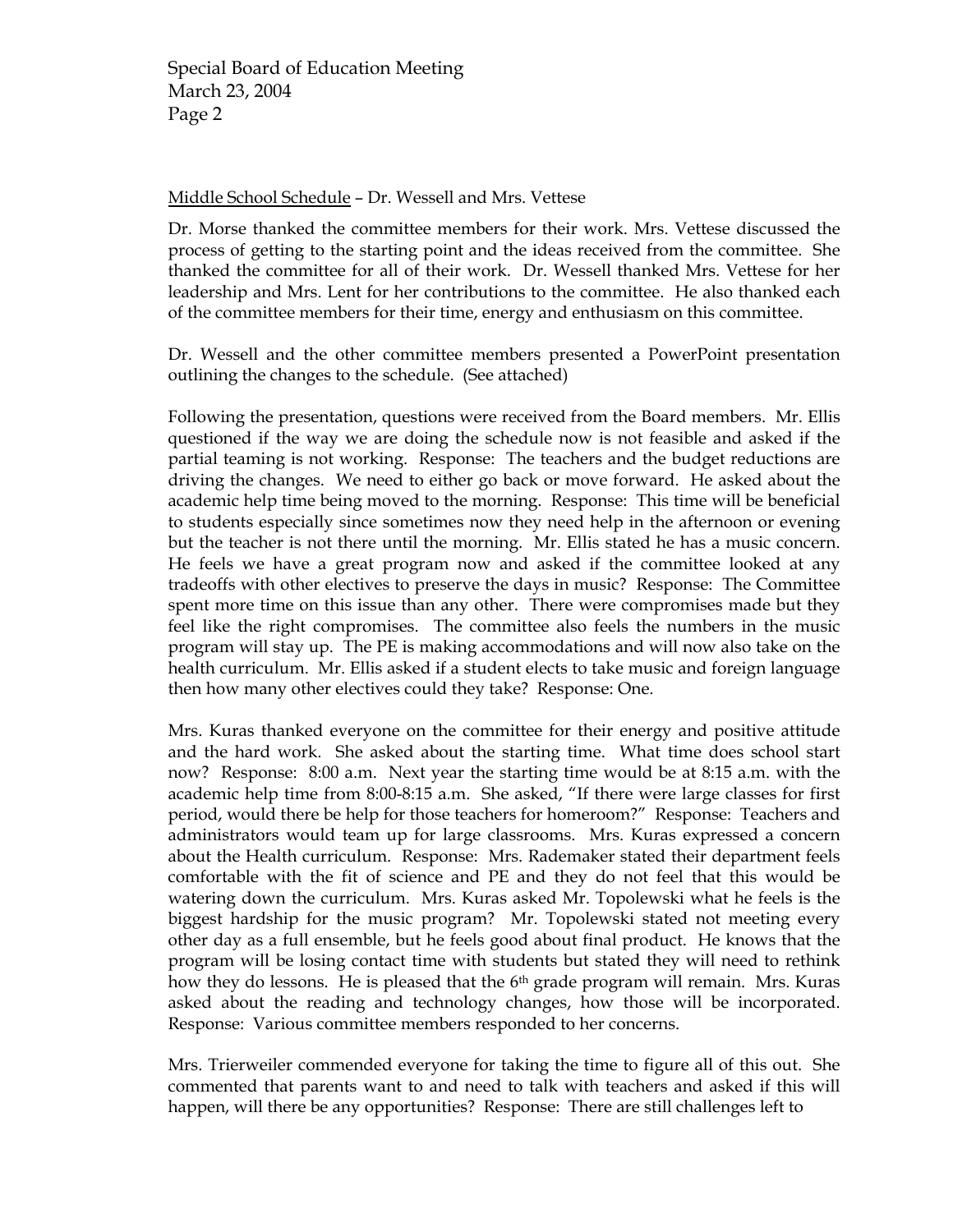make things work. We may need to change how we do parent/teacher conferences. The Counselors role may change some. Work will also be done on a communication plan for parents. Mrs. Trierweiler asked if the starting time makes sense? Response: The teachers are in agreement with time change and feel it will be a positive change.

Mr. Denton asked if the learning styles of Middle School students were taken into account? Response: Mrs. Fee responded that these changes will allow for more depth in the curriculum, teachers will be able to begin homework assignments in the class, there will be more time for labs, and finally this will be a better match with the High School academic time. Mr. Denton asked if there would be any change to the challenge class offerings? Response: The  $6<sup>th</sup>$  grade will add advanced math, all the others will remain the same. Mr. Denton stated that we would need to monitor the impact on the music program. He also asked if the Health curriculum would meet the state requirements? Response: We will make sure it meets the State and our Board requirements.

Mrs. Lent offered her observations of the thoughtful collaboration this committee used and she thanked everyone involved. She stated the Board appreciated the involvement of all the Middle School staff in looking at this proposal. She feels a key advantage to this schedule is the focus on core objectives and academic achievements. She feels that the parent communication and teacher communication during this process has been beneficial and when all is said and done she feels that this schedule will be simpler for the Middle School students.

Public comments – There were no public comments.

Dr. Morse stated that the Middle School schedule was looked at as a direct result of under funding by the state. He is pleased by the positive attitude of the staff to develop a program that is best for the kids. He thanked the committee for their work and felt we have done the best job with the resources we have. If anyone has any questions feel free to call him or Dr. Wessell. Dr. Morse will be asking for approval of the Middle School schedule at the next Board meeting.

### Proposed Revised Calendar – Dr. James Morse

Dr. Morse stated that the calendar was looked at again, as a direct result of State under funding. We will have fewer half days for students and staff. Staff development will take place on full days, which is a much better use of time and resources for both staff and students. The district is staying with the Kent County common calendar as far as the school start date, end date, semester break, and winter break. Winter break next year will be a full week for parents and students but teachers will have collaborative planning for three of the five days during that time. A Collaborative Planning time was added for teachers on the Monday following Spring Break, which will give families one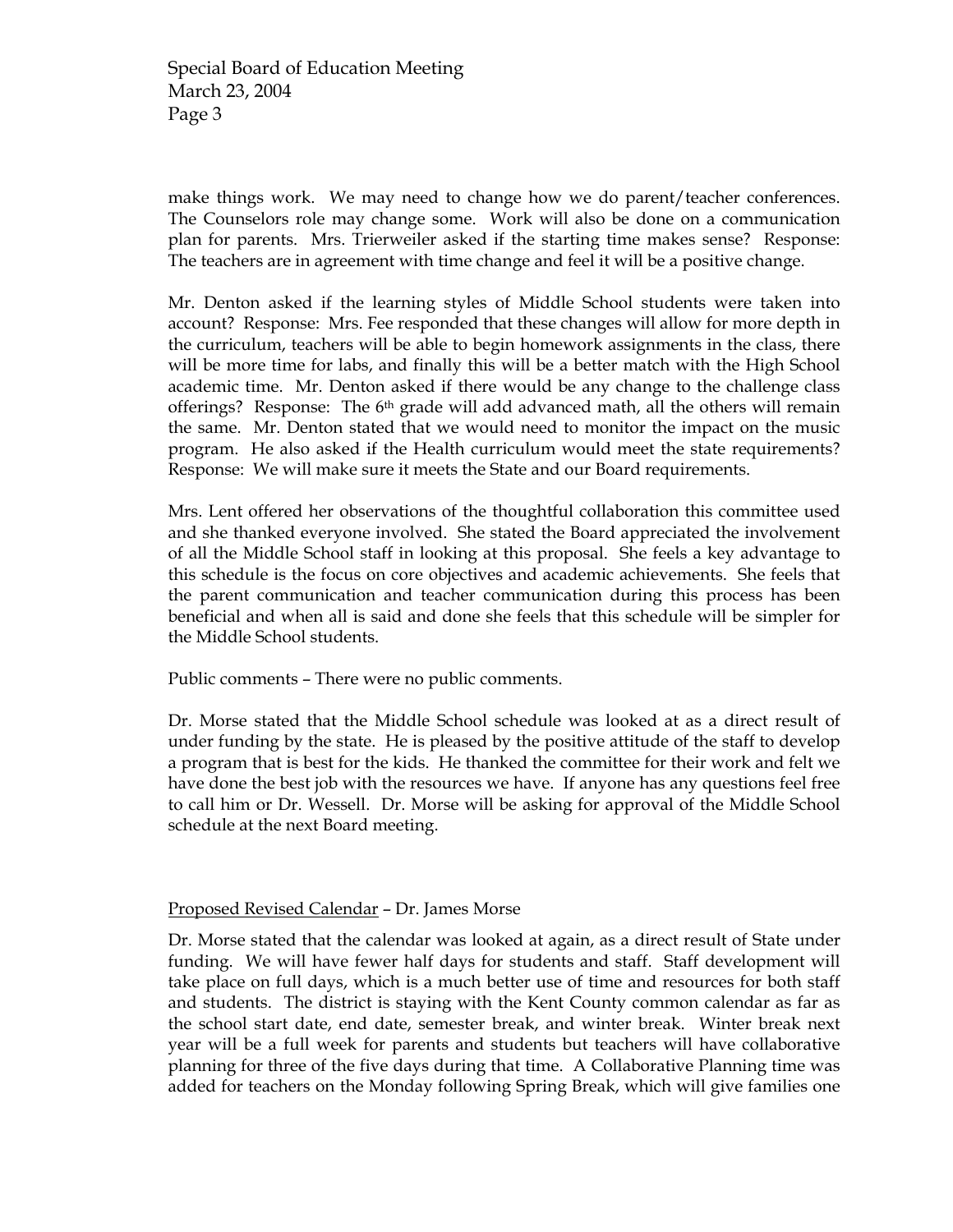Special Board of Education Meeting March 23, 2004 Page 4 extra day. School will be ending on the same date, the second full week in June. The Teachers Association worked with administration on this calendar. The savings from

this change will be approximately \$50-75,000/year. The Support staff working time will be reduced and we will see a savings there. However, if something is not done, there is a greater risk of laying off a number support staff. We will still have some layoffs, of both teachers and support staff, but not what it might be. Approval of the calendar will be requested at the Monday meeting.

Mrs. Lent asked if the Board members had any questions or comments. Mr. Denton asked if staff development time would be the same amount of time? Response: There would actually be more teacher professional development time now. We will have five full days and be going from approximately 16 hours to 30 hours. He asked if this calendar would accommodate snow days? Response: Yes.

Mrs. Trierweiler asked if we would be sharing collaborative planning time with other schools? Response: We may be able to offer a mini-conference for our teachers as well as other schools. We are looking into the possibility.

Mrs. Kuras stated she sees a net change of instructional time to 32 hours less. She asked for an explanation so she understands. Response: Dr. Morse stated that most days for collaborative planning in the other calendar were half days. With this calendar there is a switch to full days, which is more productive for everyone. The State gave schools the ability to adjust calendars due to budget constraints. We would like to keep our parameters within the Kent County common calendar.

Mr. Ellis stated he likes the philosophy of full days for school. He feels the half-day results in lower productivity. He also feels that there is a good time allocation for professional development. He asked how conferences would work? Response: Dr. Morse stated we now have three weeks of conferences, with the three levels having conferences over that time period. With this calendar, there will be one week for conferences for all the buildings. During spring conferences, the teachers will have full days of instruction. There will be more evening conference times, which will be good for families. Next year will be a pilot year, but it looks like it will work very well. Adjustments will be made, if necessary. Mr. Ellis commented that for parents the two teacher record days in January are a challenge. Families who have just had a couple of weeks off now have two more days off. Response: Mrs. Bischoff stated this is the one issue that could scuttle the calendar being approved by the teachers. She stated that the teachers need this time. Dr. Morse stated that as administrators we are able to carve out time to complete projects while teachers are on the line every day. They need a break to put things together and get report cards out. Teachers and administrators will continue to look at this issue.

Mrs. Lent commended the administration on the creativity of looking at how we do what we do. She stated that professional development is key to what we do and she is pleased with the partnership of sharing budget reductions.